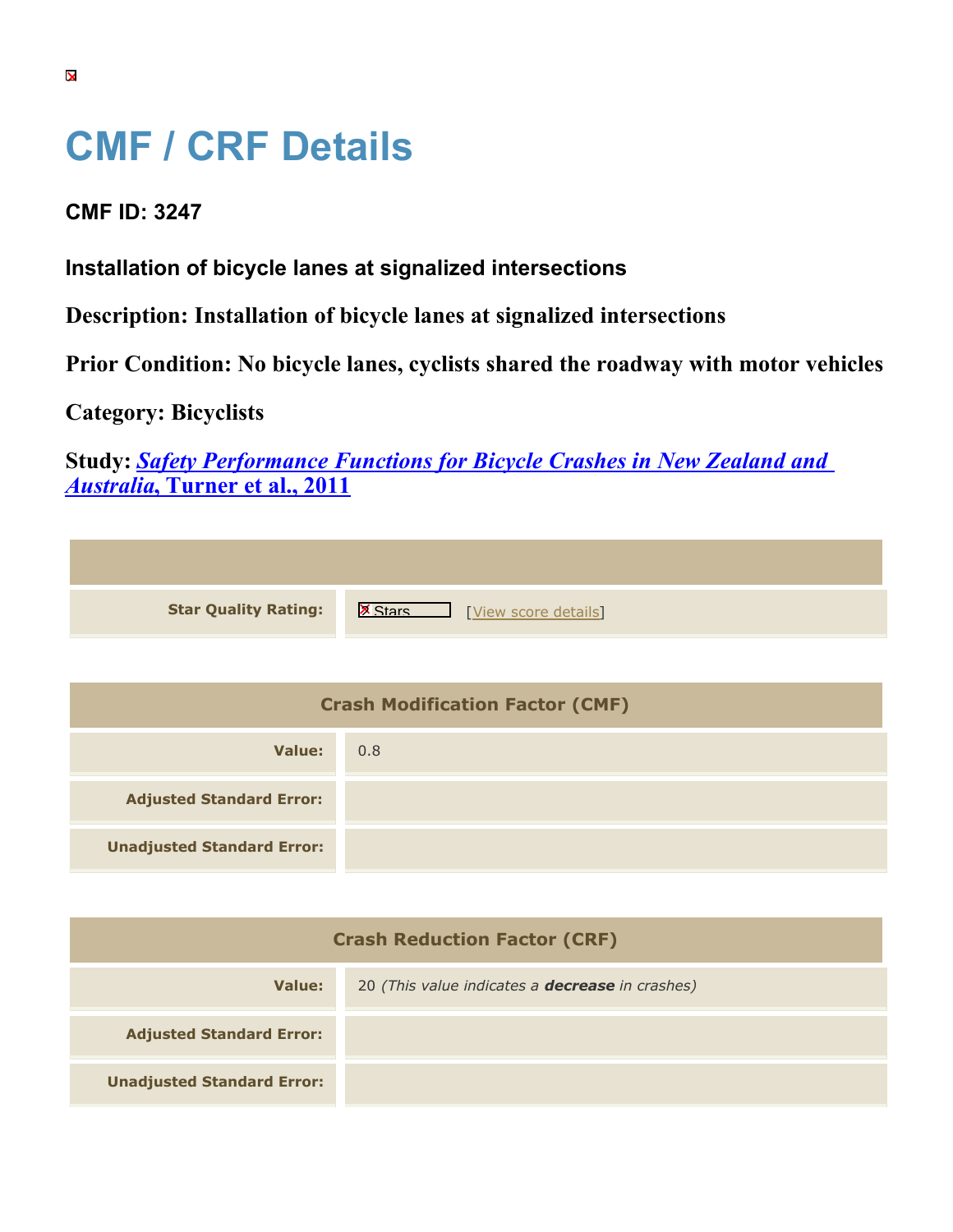| <b>Applicability</b>                    |                                           |
|-----------------------------------------|-------------------------------------------|
| <b>Crash Type:</b>                      | Vehicle/bicycle                           |
| <b>Crash Severity:</b>                  | All                                       |
| <b>Roadway Types:</b>                   | All                                       |
| <b>Number of Lanes:</b>                 |                                           |
| <b>Road Division Type:</b>              | All                                       |
| <b>Speed Limit:</b>                     |                                           |
| <b>Area Type:</b>                       | Urban and suburban                        |
| <b>Traffic Volume:</b>                  |                                           |
| <b>Time of Day:</b>                     | All                                       |
| If countermeasure is intersection-based |                                           |
| <b>Intersection Type:</b>               | Roadway/roadway (not interchange related) |
| <b>Intersection Geometry:</b>           | 4-leg                                     |
| <b>Traffic Control:</b>                 | Signalized                                |

| <b>Development Details</b>       |                |
|----------------------------------|----------------|
| <b>Date Range of Data Used:</b>  |                |
| <b>Municipality:</b>             | Christchurch   |
| State:                           |                |
| <b>Country:</b>                  | New Zealand    |
| <b>Type of Methodology Used:</b> | $\overline{2}$ |

**Major Road Traffic Volume:**

**Minor Road Traffic Volume:**